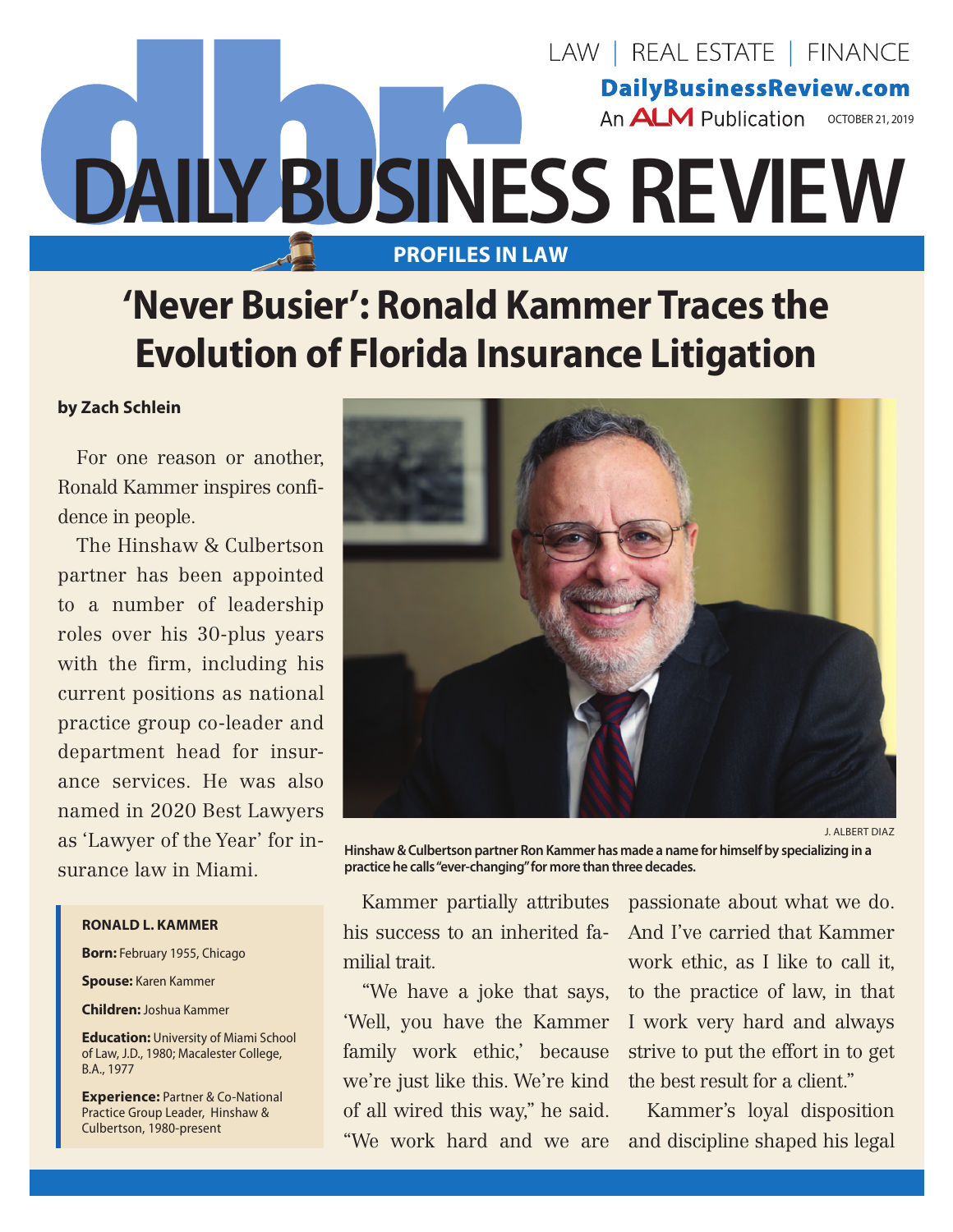career long before he formally earned his law degree.

The attorney was born in Chicago and spent his childhood in Skokie, Illinois, before attending Macalester College in Saint Paul, Minnesota. After graduating in 1977 with a bachelor's in psychology, Kammer turned toward law school.

The University of Miami School of Law became a preferred pick following his parents' retirement and subsequent move to North Miami Beach. With a newly minted J.D. in hand, Kammer returned to his home state in 1980 to begin practicing law with Hinshaw & Culbertson's Chicago office.

Within a decade, he was tapped by the firm to head its expansion into the Sunshine State.

"When Hinshaw decided to open an office in 1987 in Florida — having been licensed in Florida as well as Illinois the firm asked if I would come down to Florida on a liaison basis to help get the office open and work with the firm that we had affiliated with," he said. "And that liaison status has now lasted ... what? Thirty-two years now?"

Kammer said he and his wife, Karen, became "full-time Miamians" in the summer of 1988 following a six-month stint bouncing back and forth between Chicago and Miami. The ensuing three decades have seen the attorney become one of Florida's most recognized litigators in the field of insurance litigation.

However, he readily admits to being clueless on what insurance law actually entailed when he began litigating.

"When I joined Hinshaw I did not know what my specialty even was," he said, adding it wasn't an area he had brushed up on in studies. Kammer's initial foray into insurance law saw him representing an insurer in litigation over insurance coverage for environmental losses.

Besides prevailing in what Kammer called "financially significant cases," the attorney said the relative lack of insurance law specialists in Florida allowed him to stand out.

"When I first came to South Florida … there was not a large number of lawyers that specialized in insurance coverage and bad faith," he said. "The practice of law then was more general than it is now. Hinshaw in Chicago and elsewhere had lawyers that really specialized in this area. And so when I came here to Florida I was able to tap into an incredible resource, my colleagues, to get up to speed quickly on this area of the law."

After refining his skills in environmental coverage and professional liability work, the attorney said his focus turned primarily to representing insurers and navigating the contours of Florida law on their behalf. He noted he has roughly 150 reported decisions at the state and federal levels involving insurance coverage on issues ranging from construction defects to indirect patent infringement.

Kammer's knowledge of insurance law has also been called upon by corporate clients looking to distinguish between policy offers.

"[Clients] come to me saying, 'Ron, I can insure with X company or Y company, are these policies the same?'" he said. "I have consulted very well-known companies and individuals in this town about those issues. I've also represented — in both litigation